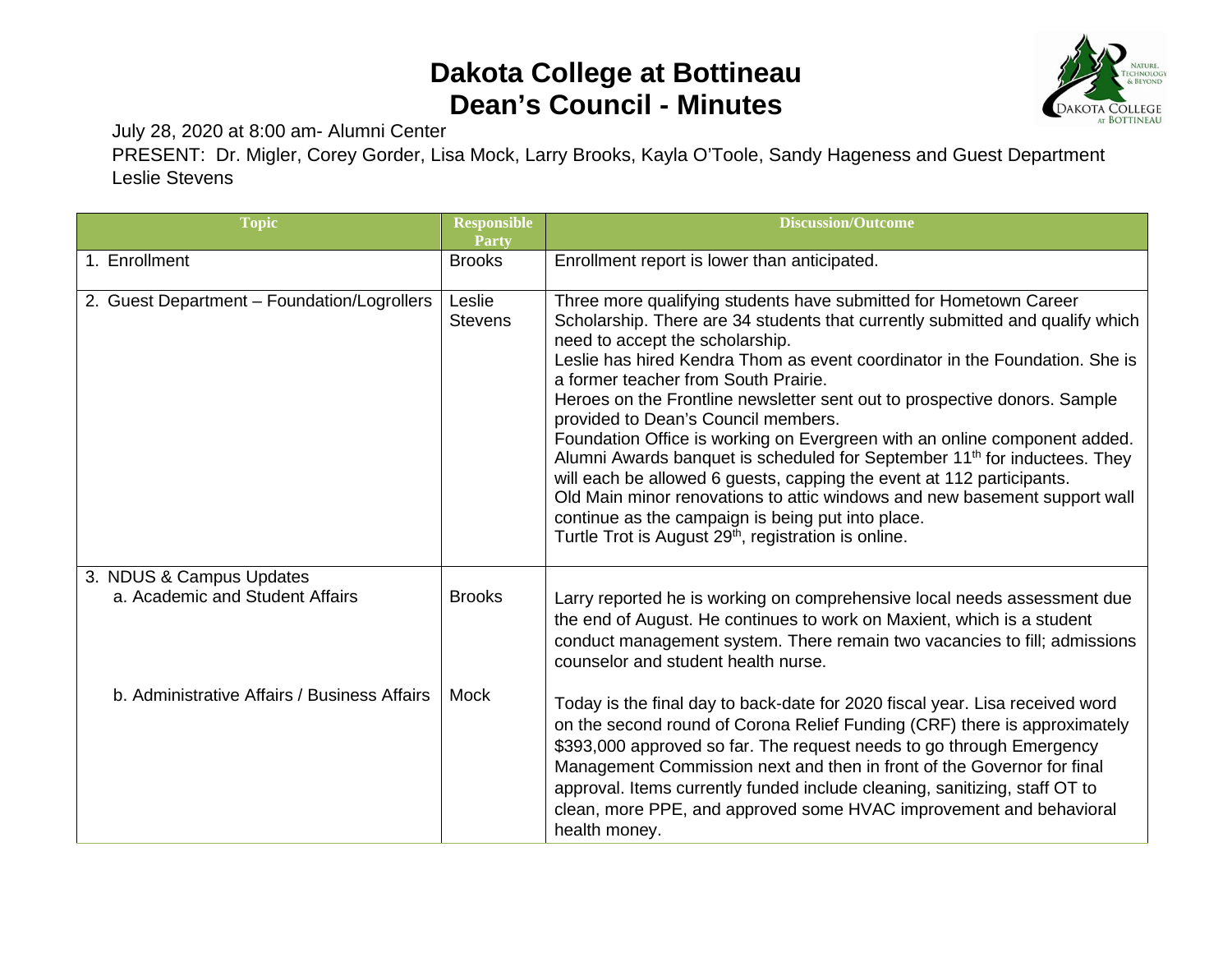## **Dakota College at Bottineau Dean's Council - Minutes**



| d. Distance Education Council/Distance<br>Ed and Academic Support Services | O'Toole  | Kayla provided information on Ally which is a learning management system<br>that provides digital accessibility via alternative formats for students, i.e. .pdf,<br>HTML, ePub, Electronic Braille, audio, translated versions. It assists<br>instructors in setting up their materials in an accessible version for students<br>to use via Blackboard LMS. |
|----------------------------------------------------------------------------|----------|-------------------------------------------------------------------------------------------------------------------------------------------------------------------------------------------------------------------------------------------------------------------------------------------------------------------------------------------------------------|
| e. Public Affairs Council                                                  | Hageness | Continues to work on fall prep with inservice, contracts, directories,<br>handbook, etc. FBM met with consultant last week to finalize a marketing<br>plan for this fall.                                                                                                                                                                                   |
| f. Athletics                                                               | Gorder   | Corey indicated that MonDak has scheduled to play within the conference<br>this fall (7 teams). Next Thursday all the coaches will receive first aid and<br>CPR training. Corey is working on a contract for transportation in the spring<br>for all sports.                                                                                                |
| h. Chancellor's Cabinet / Dean's Update                                    | Migler   | Dr. Migler shared that DCB has been approved in the first round to provide<br>educational services as part of the Naval Community College. We are one of<br>the 5 two-year ND colleges approved in the first round. Additional<br>information will be provided to go into the next round.                                                                   |
| 4. Other<br>WSC COVID Plan                                                 | Migler   | <b>Click Here for Attachments</b><br>A Fall Opening plan needs to be put into place. The Re-opening Task Force<br>will use WSC's plan to work off of.                                                                                                                                                                                                       |
|                                                                            |          | There is a Community COVID testing through the University System in<br>Bottineau scheduled for August 20 <sup>th</sup> . We are waiting to hear the details on<br>location, time etc. and turn-around time for results.                                                                                                                                     |
| <b>Face Mask Policy</b>                                                    |          | Move-in plan through housing is proposed with staggered move-in conducted<br>by athletic teams, starting Sunday, August 16. Athletics meets with Housing                                                                                                                                                                                                    |